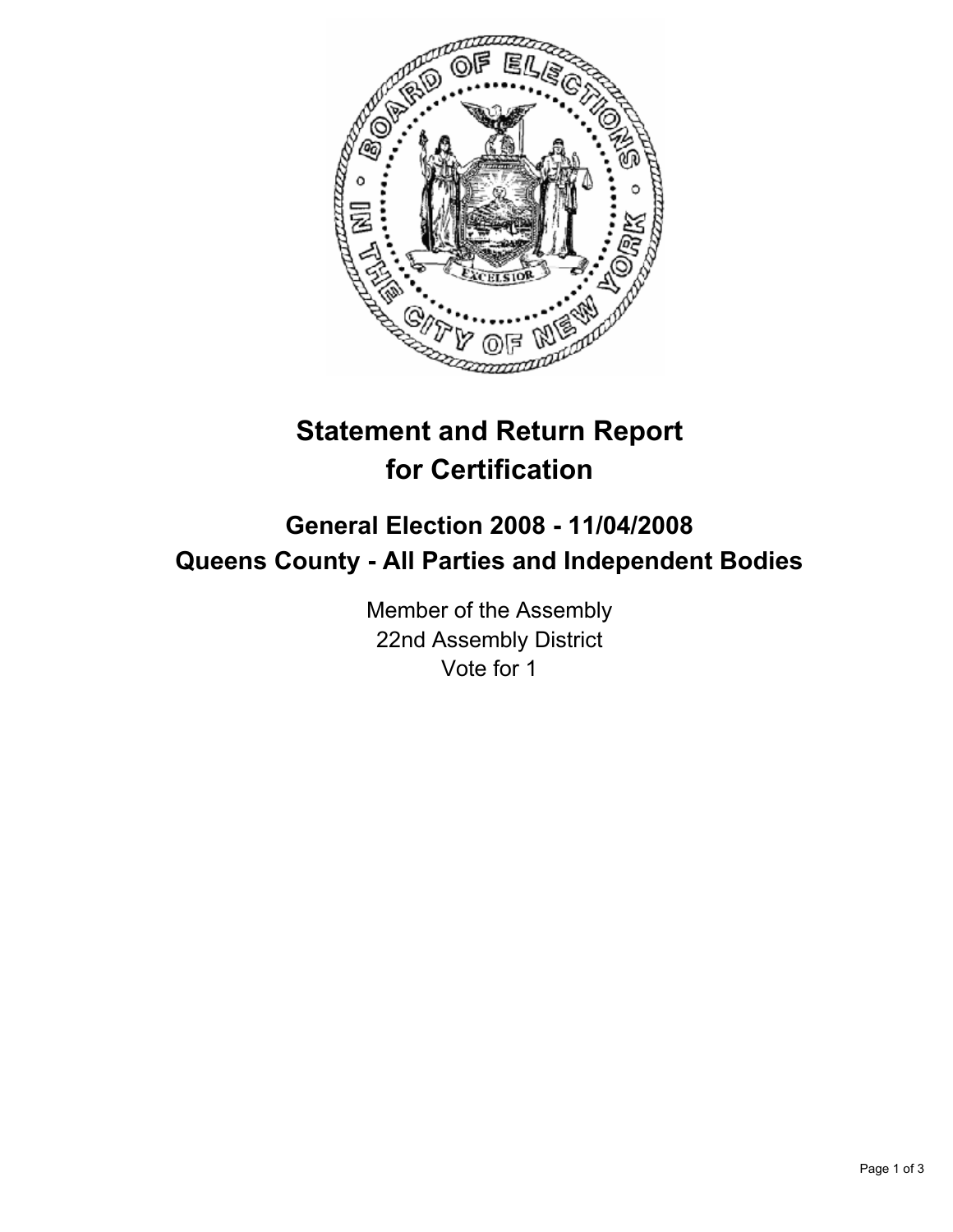

### **Assembly District 22**

| PUBLIC COUNTER                 | 22,583 |
|--------------------------------|--------|
| <b>EMERGENCY</b>               | 27     |
| ABSENTEE/MILITARY              | 575    |
| AFFIDAVIT                      | 819    |
| <b>Total Ballots</b>           | 24,140 |
| <b>GRACE MENG (DEMOCRATIC)</b> | 14,314 |
| ELLEN YOUNG (INDEPENDENCE)     | 1,630  |
| ELLEN YOUNG (WORKING FAMILIES) | 463    |
| <b>Total Votes</b>             | 16,407 |
| Unrecorded                     | 7,733  |